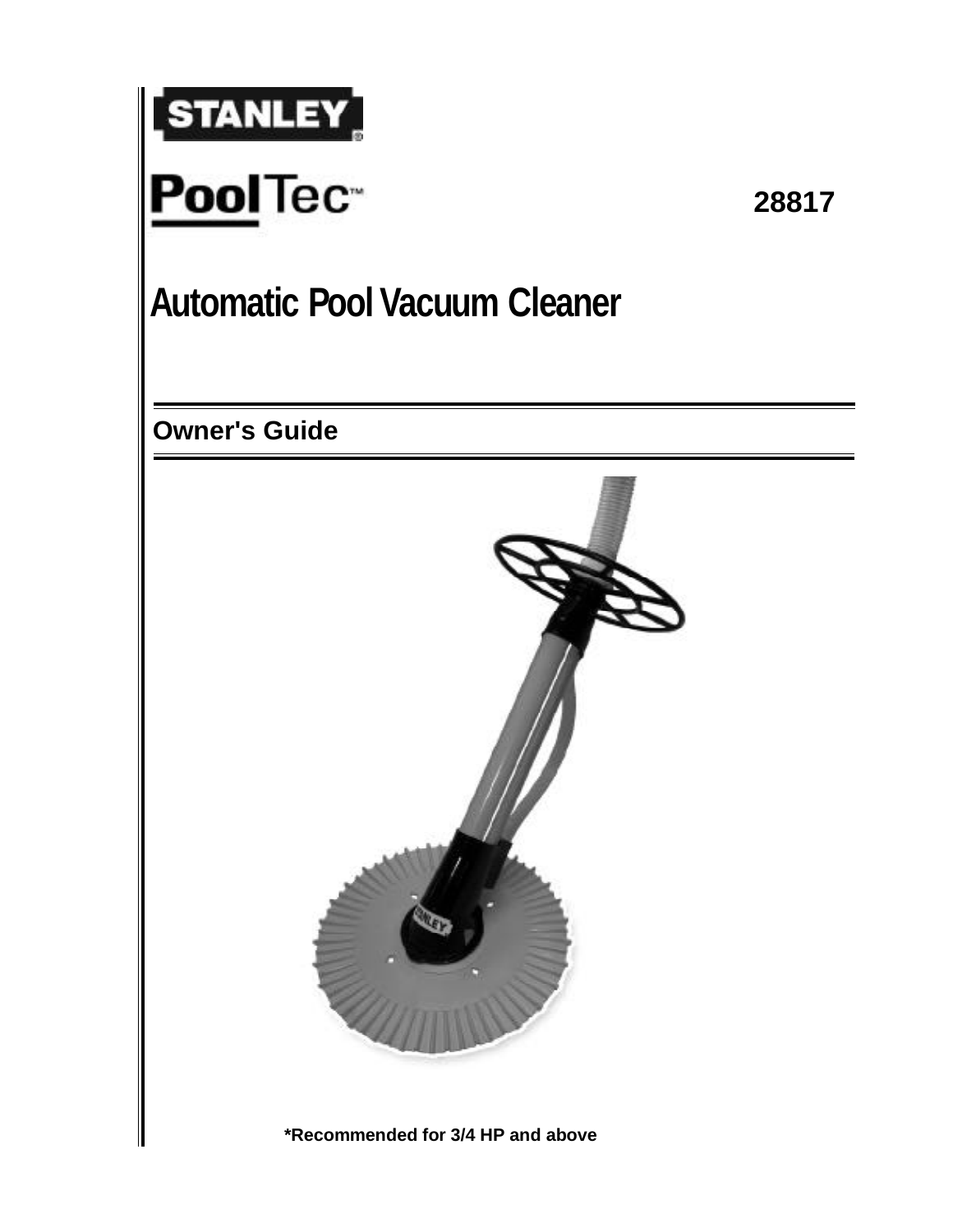

- 1. Remove the vacuum from the pool prior to super chlorinating the water and do not re-install it for a minimum of four hours.
- 2. Do not operate the vacuum cleaner if excessive amounts of debris or large leaf clusters are in pool.
- 3. Do not allow swimmers in the pool while the vacuum cleaner is operating.
- 4. Keep skimmer and pump strainer baskets clean when operating the vacuum.
- 5. Keep hose sections straight when cleaner is out of pool.

#### **PREPARATIONS**

- Clean pool, removing any debris.
- Backwash filter or clean filter element.
- Clean out all strainer baskets.
- Adjust return inlet flow direction downward at approximately 45°



#### **COMPONENTS ASSEMBLY**

With smooth side of suction disk facing downward, slip over top of vacuum assembly, stretching over weight arm and into slot indicated by arrows. SEE FIGS. 1 & 2

#### **VACUUM HOSE**

Join hose sections by inserting male cuff of one hose into the female cuff of another. Hose length should be pool length or diameter plus one hose length. SEE FIG. 3.



#### **CONNECT HOSE TO VACUUM**

Place pool vacuum ring onto end of the vacuum assembly. Then, push female cuff end of hose onto the vacuum outlet port. Place vacuum into pool. SEE FIG. 4.



#### **INSTALL FLOW CONTROL VALVE**

Insert the male cuff end of hose into the large end of the flow control valve. SEE FIG. 5



The following four illustrations show different methods for connecting a vacuum hose depending on your type of pool, skimmer or suction port. Select the one similar to your pool and suction port. A universal adaptor is provided for use as shown in illustrations B and D. For illustration 'C', purchase an elbow adaptor from your pool dealer to fit your suction port and that will also receive the small end of the automatic flow control valve. NOTE: Flow control valve must be installed so that that bypass port is always below the pool water level.

#### **IMPORTANT INFORMATION**

When connecting the vacuum hose to the suction port of your skimmer, **DO NOT route the hose over the pool wall.** Your pump could lose its prime if the vacuum rises far enough up the wall to allow air to enter the hose.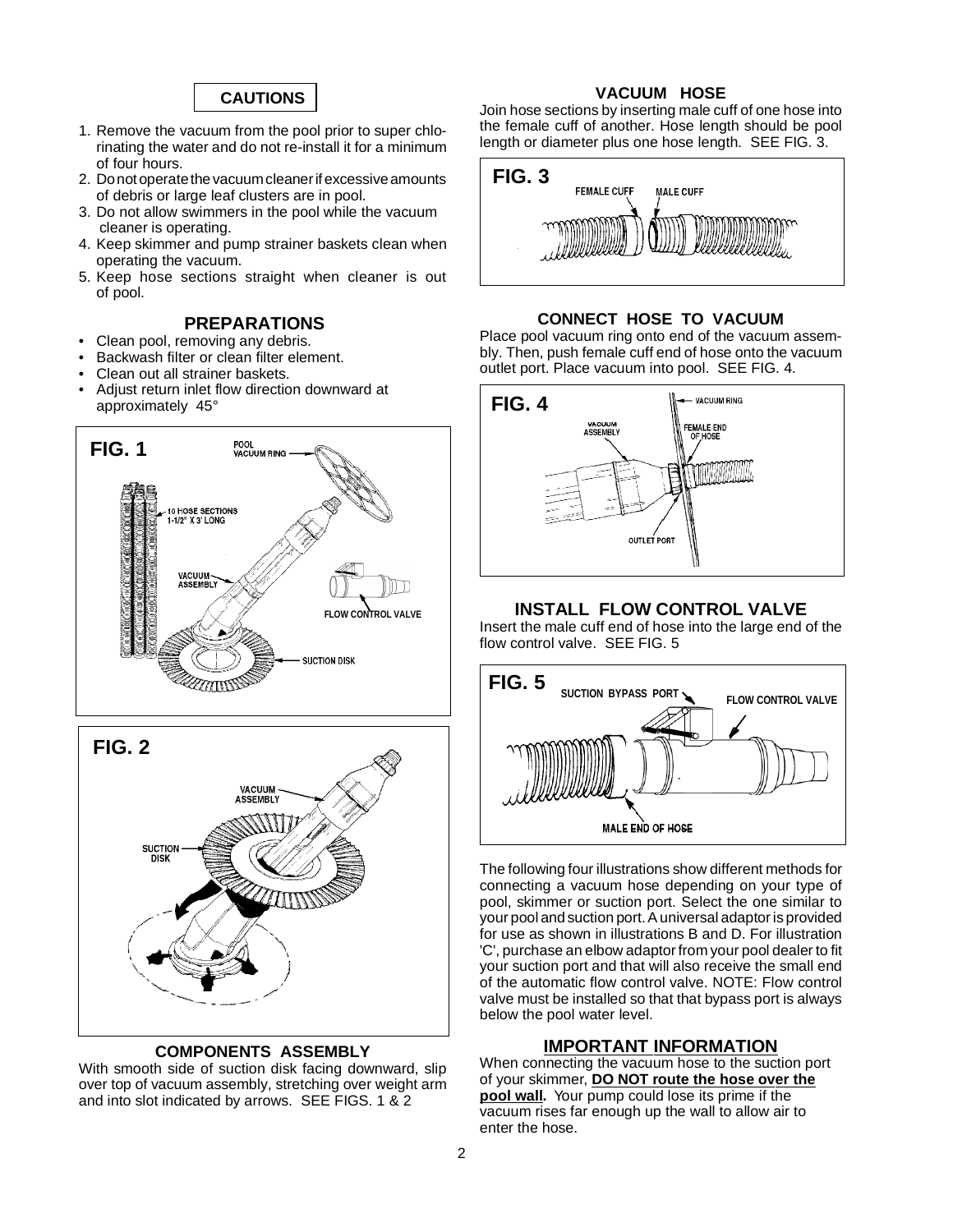**FOR BEST RESULTS**, connect the hose with flow control valve directly to the skimmer faceplate suction port. Be sure to lower the skimmer lid to the top of the skimmer basket before operating your pump (see Fig. A).

**IF YOUR SKIMMER FACEPLATE DOES NOT HAVE A VACUUM PORT**, or you choose not to use it, **route the hose with flow control valve and adaptor through the skimmer opening** to the suction port as shown in Fig.s B or C in this owner's guide.

#### **EXPEL AIR FROM HOSE AND CONNECT TO VACUUM OUTLET**

With pump running, position end of hose against pool return outlet to blow out any air in the hose. While holding end of hose below pool water level, attach to your pool or skimmer suction port. SEE FIG. A.

#### **SKIMMER VACUUM PORT**

This skimmer provides a vacuum port in the skimmer face frame below the skimmer opening. SEE FIG. A.



#### **INSIDE SKIMMER OUTLET**

This skimmer provides either a threaded or slip socket connection inside the skimmer at the bottom. Push larger end of universal adaptor onto the flow control valve. Then, insert into the bottom outlet inside the skimmer. SEE FIG. B.





#### **SKIMMER VACUUM PLATE**

This skimmer is provided with a vacuum plate with a suction hose port in the center for attaching your vacuum hose. Insert the elbow adaptor (not provided) onto the flow control valve, then onto the vacuum plate outlet. SEE FIG. C.

#### **VACUUM OUTLET (IN-GROUND POOL)**

If your pool is provided with a vacuum port outlet in the pool wall, connect the hose to this port as follows. Push larger end of universal adaptor onto the flow control valve. Then, insert into the wall vacuum outlet. SEE FIG. D.



#### **OPERATION**

With the filter pump operating, you may or may not notice a pulsating vibration of your pool vacuum. Its operation depends on the amount of water flow produced by your pump, and the automatic adjustment of the flow control valve that regulates water flow to the skimmer suction port.

If the vacuum moves too slow and inefficiently when you begin to vacuum, you may need to backwash or clean your filter before you continue. Also, if the vacuum slows too much, you may have to stop and restart the filter pump to resume operation.

**CAUTION:** Excessive suction and/or speed could damage your vacuum's components and/or decrease its ability to maneuver in confined spaces. **You must use the flow control valve to prolong the life of your vacuum and maximize cleaning efficiency.**

#### **FOR POOLS WITH TWO SUCTION LINES**

For pools with two (2) suction lines (i.e. maindrain & skimmer, or 2 skimmers), it may be necessary to close the valve on the suction line not used for vacuuming to obtain enough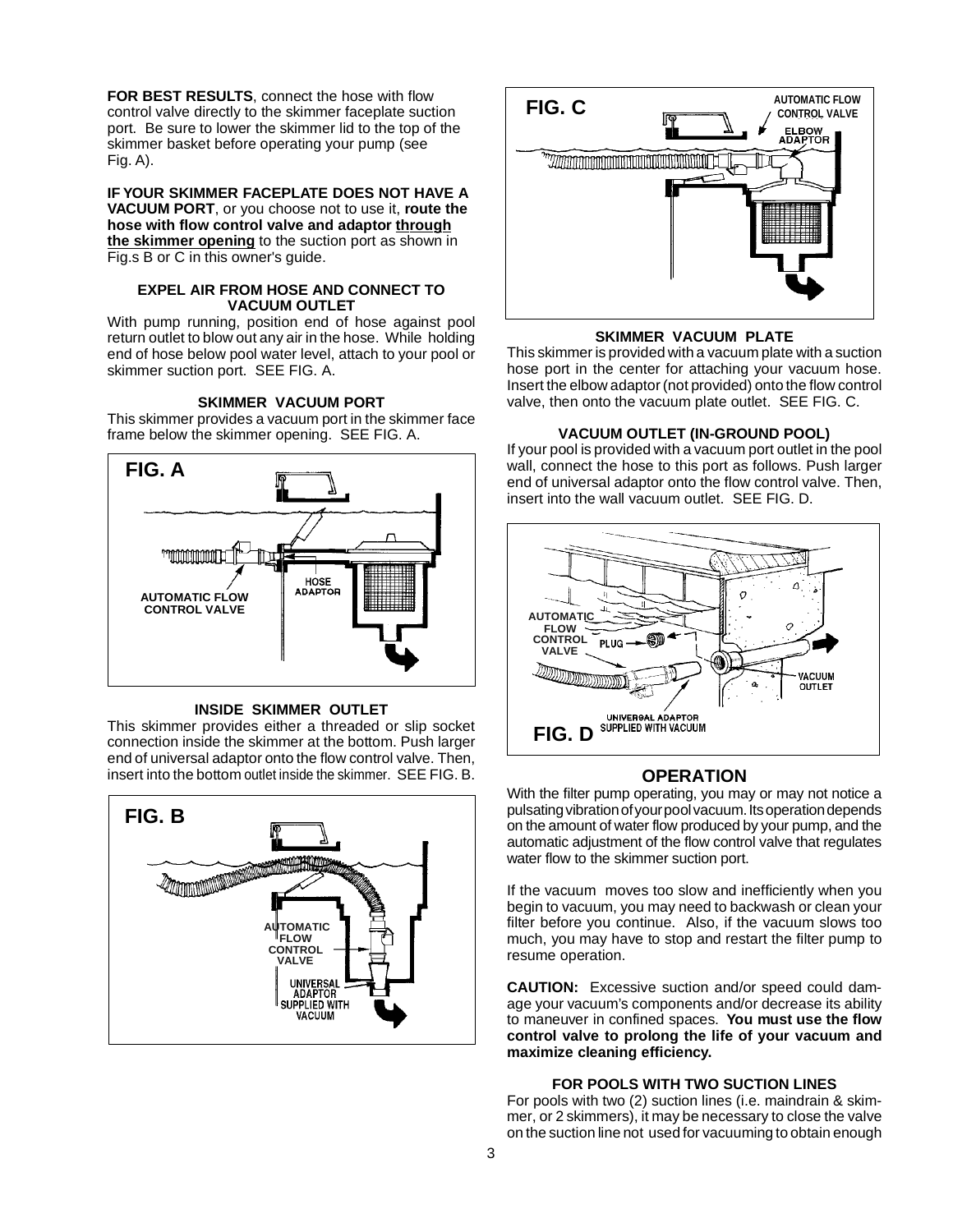suction to operate the vacuum. On filtration systems that have excessive suction with the suction bypass port fully open, throttle down the vacuum by progressively opening up the second suction line valve.

#### **CHECK FILTER FLOW**

As your vacuum cleaner removes sediments from the pool floor, you may notice your vacuum operating slower than normal with a reduction of flow from the return inlet as your filter becomes dirtier. **Keep a check on your filter pressure and backwash the filter or clean the filter element when required.**

#### **SERVICING**

Your vacuum may become inoperable for several rea-

sons. Check the "Troubleshooting" chart to determine the cause and remedy. If your vacuum becomes clogged with debris, shut off pump. Lift the vacuum cleaner out of the pool and examine the underside intake. Pull out the debris and refer back to "Expel Air from Hose" and restart the filter and vacuum operation.

#### **VACUUM WINTER STORAGE**

Remove your vacuum from the pool and dry completely. Disassemble the hose sections and store in the original box. **Never store the hose in a coiled position as it may retain a curved shape, not allowing the vacuum to operate efficiently.** Store the vacuum so that the suction disk lays flat, or remove the disk and store it in a flat position. Store all parts indoors.

#### **TROUBLESHOOTING POOL VACUUM CLEANER**

| <b>PROBLEM</b> |                                                           | <b>POSSIBLE CAUSE</b>                                                                                                                                                                                                                                                                                                                                                                                                                             | <b>REMEDIES</b>                                                                                                                                                                                                                                                                                                                                                              |
|----------------|-----------------------------------------------------------|---------------------------------------------------------------------------------------------------------------------------------------------------------------------------------------------------------------------------------------------------------------------------------------------------------------------------------------------------------------------------------------------------------------------------------------------------|------------------------------------------------------------------------------------------------------------------------------------------------------------------------------------------------------------------------------------------------------------------------------------------------------------------------------------------------------------------------------|
| 1.             | Vacuum moves too slow or<br>not moving at all.            | 1 - Vacuum intake clogged with<br>debris.<br>2 - Flow control valve's bypass port<br>stuck in open position.<br>3 - Filter is dirty.<br>4 - Skimmer or pump strainer<br>baskets are clogged with<br>debris.<br>5 - Crack in hose.<br>6 - Clogged pump impellor.<br>7 - Excessive debris on pool floor.<br>8 - Insufficient pump flow due to<br>obstruction.<br>9 - Air leak at skimmer face plate<br>causing water to drain from<br>skimmer body. | 1 - Remove debris.<br>2 - Remove obstruction or replace<br>spring(s) if broken or missing.<br>3 - Clean filter element or backwash<br>filter.<br>4 - Empty baskets.<br>5 - Replace hose section.<br>6 - Remove debris.<br>7 - Manually remove debris from<br>floor.<br>8 - Remove obstruction.<br>9 - Tighten skimmer face plate<br>screws or replace face plate<br>gaskets. |
| 2.             | Vacuum moves too fast.                                    | 1 - Flow control valve's bypass port<br>stuck in closed position.<br>2 - Excessive pump flow.                                                                                                                                                                                                                                                                                                                                                     | 1 - Clean suction bypass port & hinge<br>mechanism.<br>2 - Restrict flow.                                                                                                                                                                                                                                                                                                    |
| 3.             | Vacuum cleans one end of pool<br>Won't clean entire pool. | 1 - Insufficient number of hose<br>sections.<br>2 - Pool water too cold. Causes<br>hose to stiffen.                                                                                                                                                                                                                                                                                                                                               | 1 - Add more hose.<br>2 - Pool water should be a<br>minimum 60°F. Increase flow by<br>closing suction control slide.<br>Remove from pool and store<br>for winter.                                                                                                                                                                                                            |
| 4.             | Vacuum turns over.                                        | 1 - Excessive flow currents in pool.<br>2 - Contacting an obstruction in<br>pool.<br>3 - Hose too long.                                                                                                                                                                                                                                                                                                                                           | 1 - Adjust return fitting flow<br>downward.<br>2 - Remove obstruction.<br>3 - Remove hose one section at a<br>time.                                                                                                                                                                                                                                                          |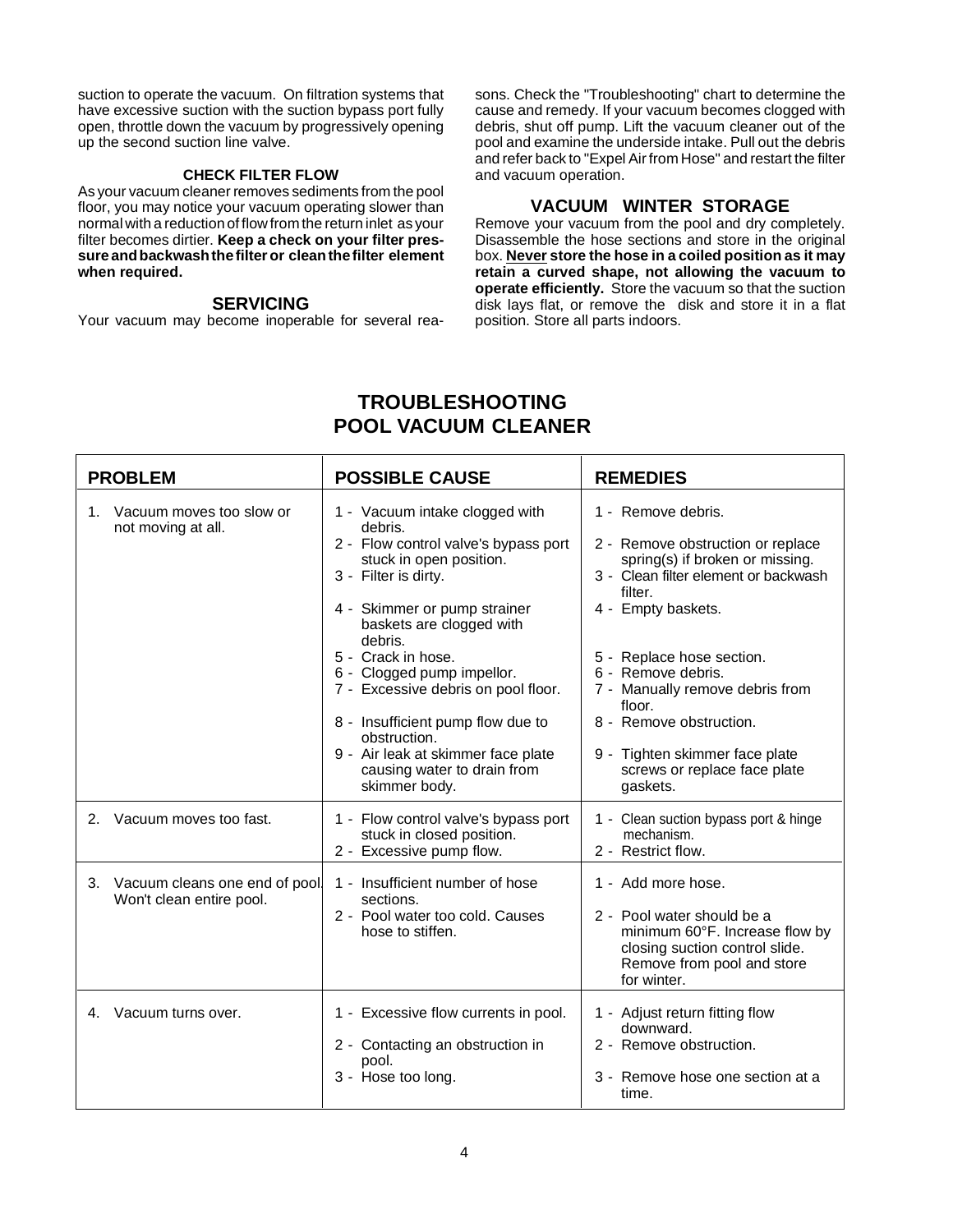

| <b>PARTS LIST Model 5-2048-000</b> |           |     |                             |  |  |
|------------------------------------|-----------|-----|-----------------------------|--|--|
| <b>ITEM</b>                        | PART#     | QTY | <b>DESCRIPTION</b>          |  |  |
|                                    | 1121-2036 |     | Vacuum Body Assembly        |  |  |
| 2                                  | 340-2062  |     | Driver                      |  |  |
| 3                                  | 340-2688  |     | Vacuum Head                 |  |  |
| 4                                  | 348-1053  |     | Suction Pad                 |  |  |
| 5                                  | 340-2223  |     | <b>Suction Disk</b>         |  |  |
| 6                                  | 330-1253  | 2   | $#8 \times 3/4"$ Screws     |  |  |
| 7                                  | 346-1080  | 10  | $1 - 1/2" \times 3'$ Hose   |  |  |
| 8                                  | 1107-1681 |     | <b>Flow Control Fitting</b> |  |  |
| 9                                  | 340-2108  |     | <b>Universal Adaptor</b>    |  |  |
| 10                                 | 340-2690  |     | Pool Vacuum Ring            |  |  |
| 11                                 | 365-2069  |     | Owner's Guide               |  |  |
| 12                                 | 341-1500  |     | Rub bar                     |  |  |